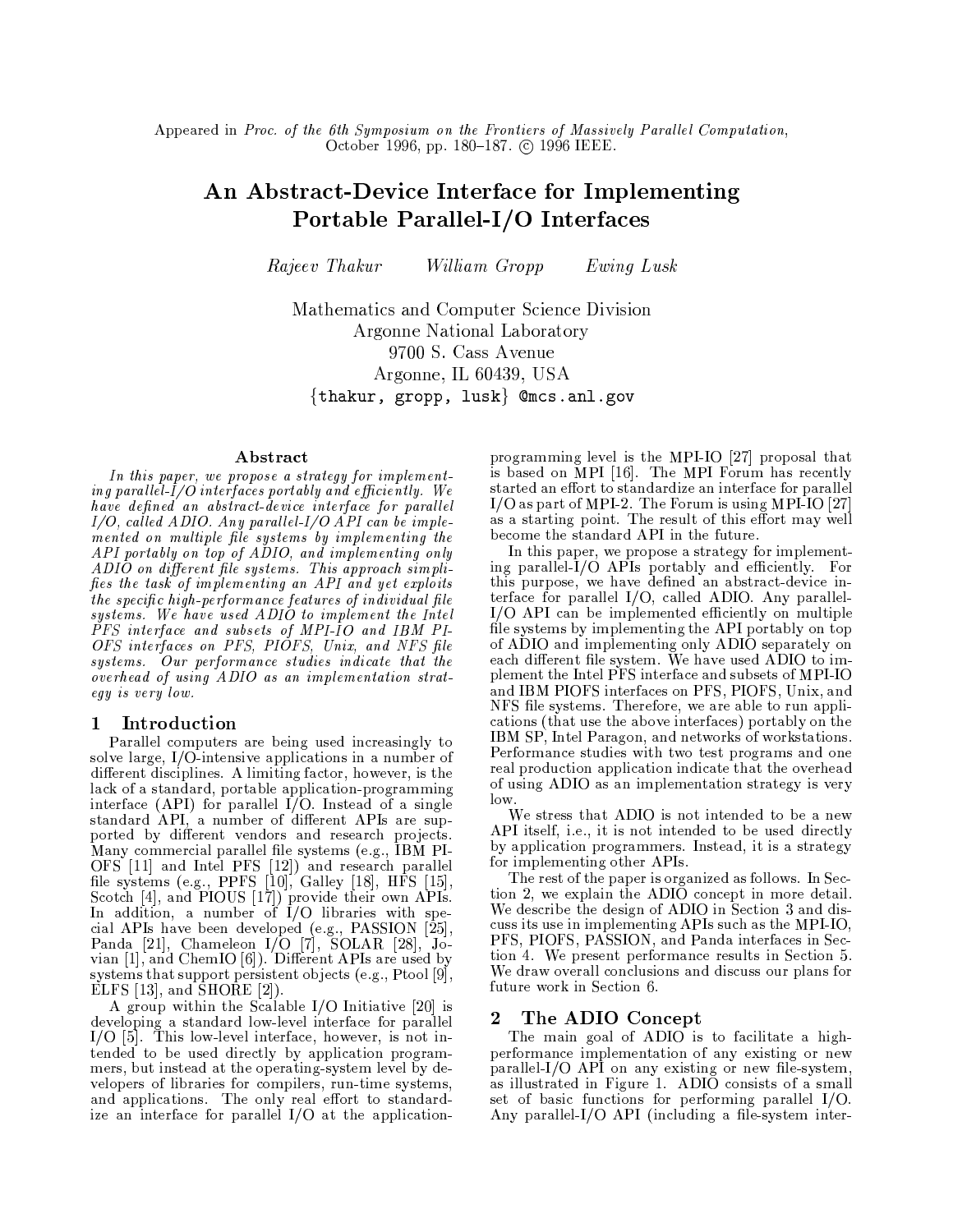

Figure 1: The ADIO concept

face) can be implemented in a portable fashion on top of ADIO. ADIO in turn must be implemented in an optimized manner on each different file system separately. In other words, ADIO separates the machinedependent and machine-independent aspects involved in implementing an API. The machine-independent part can be implemented portably on top of ADIO. The machine-dependent part is ADIO itself, which must be implemented separately on each different system.

ADIO enables users to experiment with new APIs and new low-level file-system interfaces. Once a new API is implemented on top of ADIO, it becomes available on all file systems on which ADIO has been implemented. Similarly, once ADIO is implemented on a new file-system, all APIs implemented on top of ADIO become available on the new file system. This approach thus enables users to run applications on a wide range of platforms, regardless of the parallel- $I/O$ API used in the applications.

The ADIO approach was motivated by the lack of consensus, within both the parallel- $I/O$  community and the applications community, on any one standard API. Therefore, instead of mandating a particular API, we provide the framework for implementing any or all of them in a simple, efficient, and portable manner. When a standard API emerges, ADIO can be used to implement that API as well.

A similar abstract-device-interface approach for communication has been used very successfully in the MPICH implementation of MPI [8].

#### **ADIO** Design 3

ADIO is designed such that it can exploit the highperformance features of any file system, and any API<br>can be expressed in terms of ADIO. We designed ADIO by first studying the interface and functionality provided by different parallel file systems and highlevel libraries and then deciding how the functionality could be supported at the ADIO level portably and efficiently.

For portability and high performance, ADIO uses<br>MPI [16] wherever possible. Therefore, ADIO routines have MPI datatypes and communicators as arguments. We describe the ADIO interface in the following subsections.

#### $\bf 3.1$ Open and Close Open:

ADIO\_File ADIO\_Open(MPI\_Comm comm, char \*filename, int file\_system, int access\_mode, ADIO Offset disp, MPI Datatype etype, MPI Datatype filetype, int iomode, ADIO Hints \*hints, int perm, int \*error\_code)

All opens are considered to be collective opera-The communicator comm specifies the partions. ticipating processes. A process can open a file in-<br>dependently by using MPI\_COMM\_SELF as the com-<br>municator. The file\_system\_parameter indicates the type of file system used. The access mode parameter specifies the file access mode, which can be either ADIO\_CREATE, ADIO\_RDONLY, ADIO\_WRONLY, ADIO\_RDWR, ADIO\_DELETE\_ON\_CLOSE, ADIO\_EXCLUSIVE, or ADIO\_ATOMIC. These modes may be combined by using the bitwise exclusive-or operator.  $The$ ADIO EXCLUSIVE mode indicates that only the processes involved in this open call access the file; the ADIO implementation may use this information to perform client-side caching. The ADIO\_ATOMIC mode indicates that the file system is required to guarantee atomicity of read/write operations. If this mode is not used, the file system need not provide atomicity and, therefore, may be able to improve performance.

The disp, etype, and filetype parameters are provided for supporting displacements, etypes, and filetypes as defined in MPI-IO [27]. The iomode parameter is provided for supporting the  $I/O$  modes of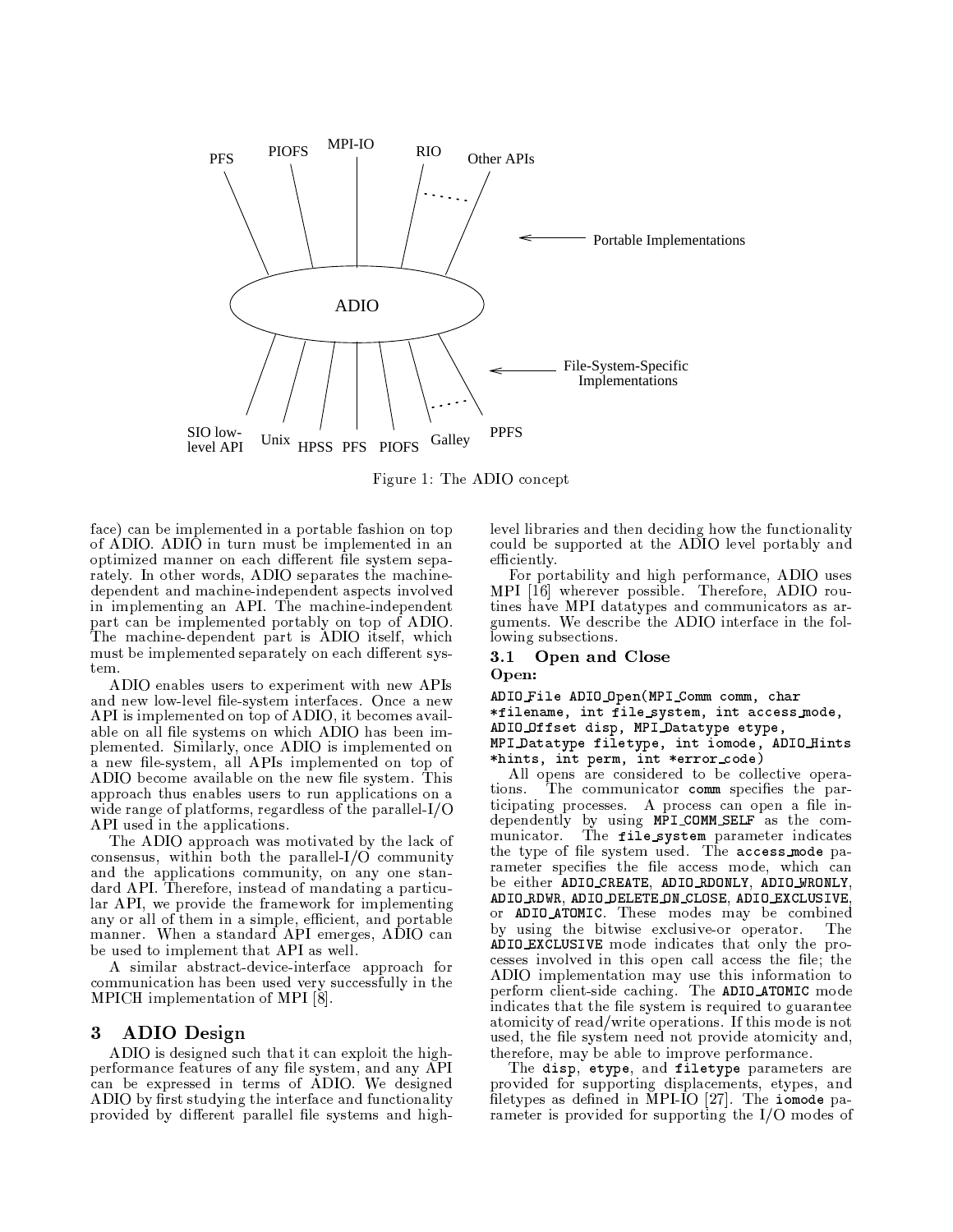Intel PFS [12]. The ADIO Hints structure may be used to pass hints to the ADIO implementation for potential performance improvement. Examples of hints include file-layout specification, prefetching/caching information, file-access style, data-partitioning pattern, and information required for use on heterogeneous systems. Hints are purely optional; the calling program need not provide any hints, in which case ADIO uses default values. Similarly, the ADIO implementation is not obligated to use the specified hints. The perm parameter specifies the access permissions for the file. The success or failure of the open operation is returned in error\_code. The ADIO\_Open routine returns a file descriptor that must be used to perform all subsequent operations on the file.

Note that the displacement, etype, filetype, iomode, access mode, and hints associated with an open file can be changed by using the routine ADIO\_Fcnt1.

### Close:

### void ADIO\_Close(ADIO\_File fd, int  $*error\_code)$

The close operation is also collective: All processes that opened the file must close it.

#### Contiguous Reads and Writes  $\bf 3.2$

void ADIO\_ReadContig(ADIO\_File fd, void \*buf, int len, int file\_ptr\_type, ADIO\_Offset offset, ADIO\_Status \*status, int \*error\_code)

# Similarly ADIO\_WriteContig.

ADIO provides separate routines for contiguous and noncontiguous accesses. The contiguous read/write routines are used when data to be read or written is contiguous in both memory and file. ADIO\_ReadContig and ADIO\_WriteContig are independent and blocking versions of the contiguous read and write calls (independent means that a process may call the routine independent of other processes; blocking means that the resources specified in the call, such as buffers, may be reused after the routine returns). Nonblocking and collective versions of the contiguous read/write calls are described in Sections 3.4 and 3.5, respectively.

In the case of ADIO\_ReadContig, buf is the address of the buffer in memory into which len contiguous bytes of data must be read from the file. The location in the file from which to read can be specified either in terms of an explicit offset from the start of the file or from the current location of the file pointer. ADIO supports individual file pointers for each process; shared file pointers are not directly supported because of performance reasons. Shared file pointers can be emulated on top of ADIO if necessary. The file\_ptr\_type parameter indicates whether the routine should use explicit offset or individual file pointer. If file ptr type specifies the use of explicit offset, the offset itself is provided in the offset parameter. The offset parameter is ignored when file ptr\_type specifies the use of individual file pointer. The file pointer can be moved by using the ADIO\_SeekIndividual function, described

in Section 3.6. The status parameter returns information about the operation, such as the amount of data actually read or written.

#### $3.3$ Noncontiguous Reads and Writes

## void ADIO\_ReadStrided(ADIO\_File fd, void \*buf, int count, MPI Datatype datatype, int file\_ptr\_type, ADIO\_Offset offset, ADIO\_Status \*status, int \*error\_code)

### Similarly ADIO WriteStrided.

Parallel applications often need to read or write data that is located in a noncontiguous fashion in files and even in memory. ADIO provides routines for specifying noncontiguous accesses with a single call. Noncontiguous access patterns can be represented in<br>many ways, e.g., [19]; we chose to use MPI derived datatypes because they are very general and have been standardized as part of MPI. ADIO\_ReadStrided and ADIO\_WriteStrided are independent and blocking versions of the noncontiguous read and write calls; nonblocking and collective versions are described in Sections 3.4 and 3.5, respectively. Note that these routines support all types of noncontiguous accesses that can be expressed in terms of MPI derived datatypes, not just simple uniform strides.

In the case of ADIO ReadStrided, buf is the address of the buffer in memory into which count items of type datatype (an MPI derived datatype) must be read from the file. The starting location in the file may be specified by using explicit offset or individual file pointer. The noncontiguous storage pattern in the file is indicated by the filetype (an MPI derived datatype) specified in ADIO Open or ADIO Fcnt1.

Note that ADIO ReadContig and

ADIO\_WriteContig are special cases of

ADIO\_ReadStrided and ADIO\_WriteStrided. However, we consider contiguous accesses separately, because they are directly supported by all file systems and, therefore, may be implemented efficiently.

#### Nonblocking Reads and Writes  $3.4\,$

void ADIO\_IreadContig(ADIO\_File fd, void \*buf, int len, int file\_ptr\_type, ADIO\_Offset offset, ADIO\_Request \*request, int \*error\_code)

### void ADIO\_IreadStrided(ADIO\_File fd, void \*buf, int count, MPI Datatype datatype, int file\_ptr\_type, ADIO\_Offset offset, ADIO\_Request \*request, int \*error\_code)

# Similarly ADIO\_IwriteContig, ADIO\_IwriteStrided.

ADIO provides nonblocking versions of all read and write calls. A nonblocking routine may return before the read/write operation completes. Therefore, the resources specified in the call, such as buffers, may not be reused before testing for completion of the operation. Nonblocking routines return a request object that must be used to test for completion of the operation. The ADIO routines for testing the completion of a nonblocking operation are described in Section 3.7.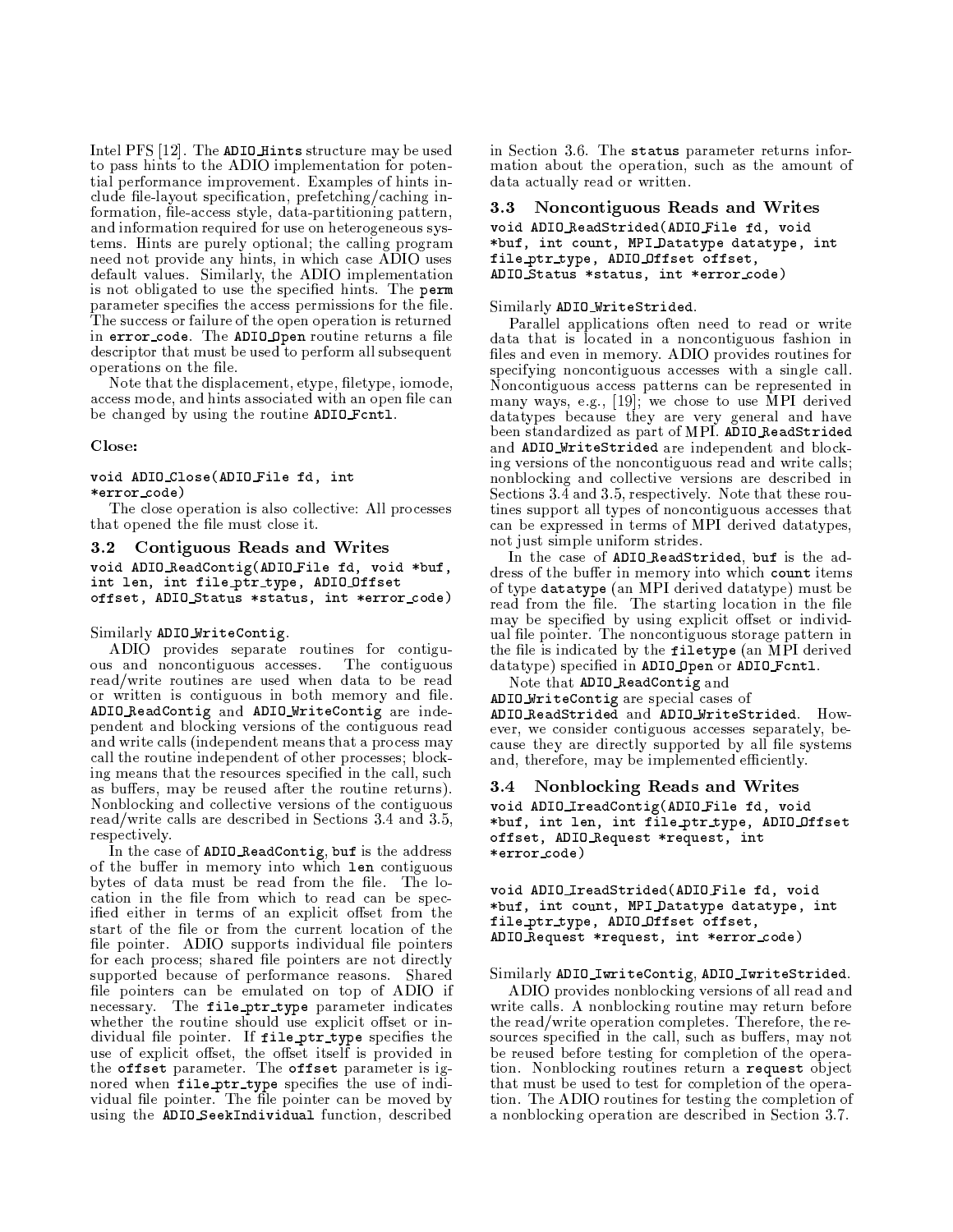**Collective Reads and Writes**  $3.5$ void ADIO\_ReadContigColl(ADIO\_File fd, void \*buf, int len, int file\_ptr\_type, ADIO\_Offset offset, ADIO\_Status \*status, int \*error\_code)

void ADIO\_ReadStridedColl(ADIO\_File fd, void \*buf, int count, MPI\_Datatype datatype, int file\_ptr\_type, ADIO\_Offset offset, ADIO Status \*status, int \*error\_code)

void ADIO\_IreadContigColl(ADIO\_File fd, void \*buf, int len, int file\_ptr\_type, ADIO\_Offset offset, ADIO\_Request \*request, int \*error\_code)

void ADIO\_IreadStridedColl(ADIO\_File fd, void \*buf, int count, MPI\_Datatype datatype, int file\_ptr\_type, ADIO\_Offset offset, ADIO\_Request \*request, int \*error\_code)

### Similarly ADIO\_WriteContigColl,

ADIO\_WriteStridedColl, ADIO\_IwriteStridedColl.

Several researchers have demonstrated that, for many common access patterns, collective  $I/O$  can<br>greatly improve performance  $[3, 24, 14, 21]$ . To enable the use of collective I/O, ADIO provides collective versions of all read/write routines. A collective routine must be called by all processes in the group that opened the file. However, a collective routine does not necessarily imply a barrier synchronization.

#### $3.6$ Seek

### ADIO\_Offset ADIO\_SeekIndividual(ADIO\_File fd, ADIO\_Offset offset, int whence, int \*error\_code)

This function can be used to change the position of the individual file pointer. The file pointer is set according to the value supplied for whence, which could be ADIO\_SEEK\_SET, ADIO\_SEEK\_CUR, or ADIO\_SEEK\_END. If whence is ADIO SEEK SET, the file pointer is set to offset bytes from the start of the file. If whence is ADIO SEEK\_CUR, the file pointer is set to offset bytes after its current location. If whence is ADIO\_SEEK\_END, the file pointer is set to **offset** bytes after the end of the file.

#### Test and Wait  $3.7$

It is necessary to test the completion of nonblocking operations before any of the resources specified in the nonblocking routine can be reused. ADIO provides three kinds of routines for this purpose: a quick test for completion that requires no further action (ADIO\_xxxxDone), a test-and-complete (ADIO\_xxxxIcomplete), and a wait-for-completion (ADIO\_xxxxComplete). Separate routines exist for read and write operations.

### int ADIO\_ReadDone(ADIO\_Request \*request)

Similarly ADIO\_WriteDone.

These routines check the request handle to determine whether the operation is complete and requires no further action. They return true if complete, and false otherwise.

### int ADIO\_ReadIcomplete(ADIO\_Request \*request, ADIO\_Status \*status, int \*error\_code)

### Similarly ADIO\_WriteIcomplete.

If an operation is not complete, the above routines can be used. Note that these routines do not block waiting for the operation to complete. Instead, they perform some additional processing necessary to complete the operation. If the operation is completed, they return true and set the status variable; otherwise, they return false. If an error is detected, they return true and set the error\_code appropriately.

### void ADIO\_ReadComplete(ADIO\_Request \*request, ADIO\_Status \*status, int \*error\_code).

### Similarly ADIO\_WriteComplete.

These routines block until the specified operation is completed and set the status variable. If an error is detected, they set the error\_code appropriately and return

### 3.8 File Control

### void ADIO\_Fcntl(ADIO\_File fd, int flag, ADIO\_Fcntl\_t \*fcntl, int \*error\_code)

This routine can be used to set or get information about an open file, such as displacement, etype, filetype, iomode, access mode, and hints.

#### 3.9 **Miscellaneous**

ADIO also provides routines for purposes such as deleting files, resizing files, flushing cached data to disks, and initializing and terminating ADIO.

### void ADIO Delete (char \*filename, int \*error\_code)

void ADIO\_Resize(ADIO\_File fd, ADIO\_Offset size, int \*error\_code)

void ADIO\_Flush(ADIO\_File fd, int \*error\_code)

void ADIO\_Init(int \*argc, char \*\*\*argv, int \*error\_code)

## void ADIO\_End(int \*error\_code)

#### 4 Implementation

Two aspects are involved in implementing ADIO: implementing an API on top of ADIO and implementing ADIO on a file system. The implementation may be done by using macros to eliminate the overhead of function calls (if it is not essential to check the correctness of function arguments).

#### $4.1$ Implementing an API on Top of **ADIO**

Here we explain how some of the different parallel-I/O APIs can be implemented by using ADIO routines. In particular, we explain how the main features of the API map to some feature of ADIO.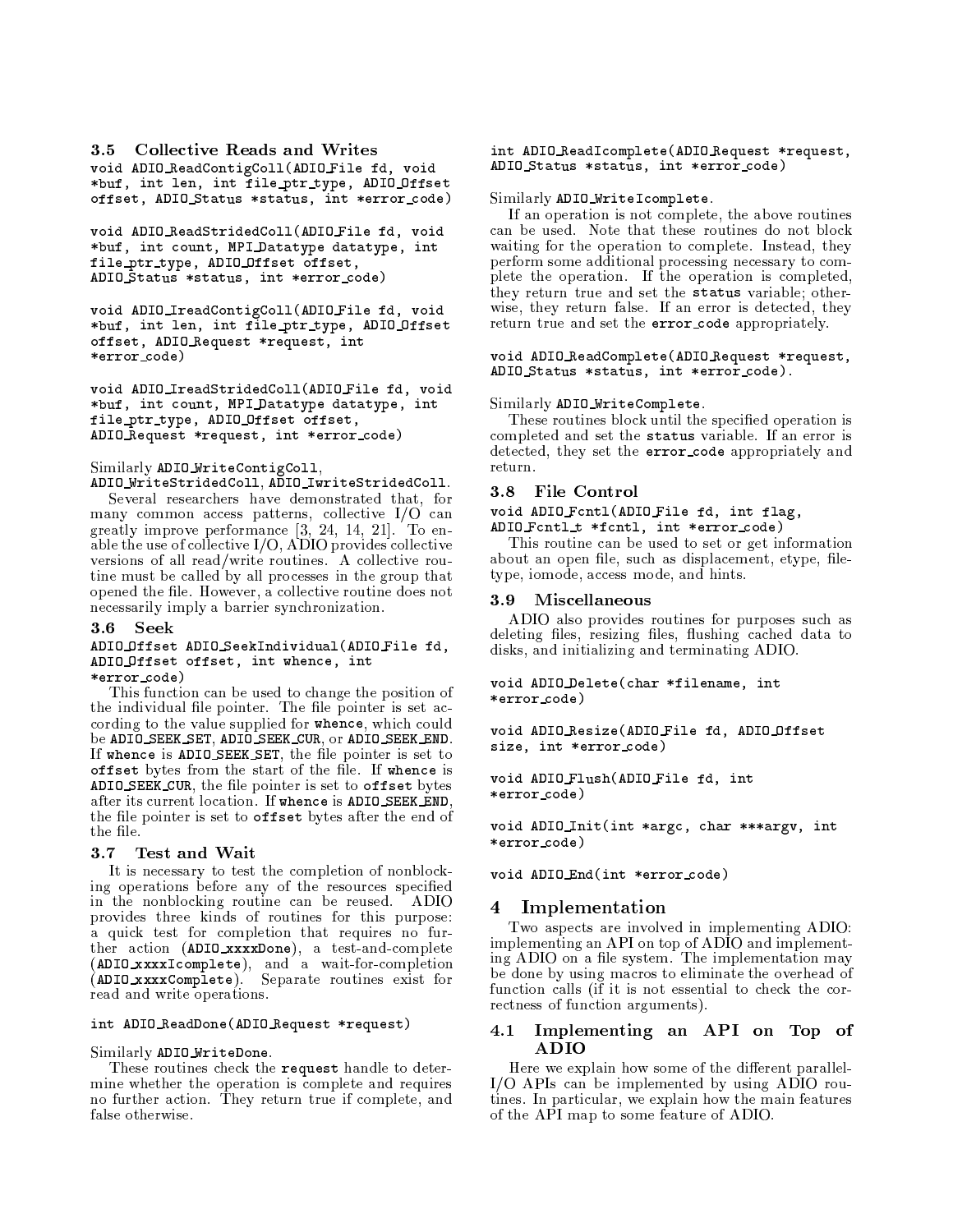# 4.1.1 MPI-IO

MPI-IO [27] maps quite naturally to ADIO, because both MPI-IO and ADIO use MPI to a large extent. In addition, we included a number of features in ADIO specifically for being able to implement MPI-IO: displacement, etype, filetype, the ability to use explicit offsets as well as file pointers, and file delete-on-close.

# 4.1.2 Intel PFS

PFS [12] is the parallel file system on the Intel Paragon. In addition to a Unix-like read/write interface, PFS also supports several file-pointer modes that specify the semantics of concurrent file access. The Unix-like interface and the MUNIX and MASYNC modes are straightforward to implement on top of ADIO. MLOG mode can be implemented by emulating shared file pointers on top of ADIO. MSYNC, MRECORD, and M\_GLOBAL modes can be implemented by using collective operations.

#### **IBM PIOFS**  $4.1.3$

PIOFS [11] is the parallel file system on the IBM SP-2 In addition to a Unix-like read/write interface, PIOFS also supports logical partitioning of files. A processor can independently specify a logical view of the data in a file, called a subfile, and then read/write that subfile with a single call. It is straightforward to implement the Unix-like interface of PIOFS on top of ADIO. The logical file views of PIOFS can be mapped to appropriate MPI derived datatypes and accessed by using the noncontiguous read/write calls of ADIO.

# 4.1.4 PASSION and Panda

PASSION [25] and Panda [21] are libraries that support input/output of distributed multidimensional arrays. I/O of this type involves collective access to (potentially) noncontiguous data. ADIO supports both collective I/O and noncontiguous accesses; therefore, PASSION and Panda can be implemented by using appropriate ADIO routines.

Implementing ADIO on a File System  $4.2$ Here we explain how ADIO can be implemented on PFS, PIOFS, Unix, and NFS file systems.

#### ADIO on PFS  $4.2.1$

Some ADIO functions, such as blocking and nonblocking versions of contiguous reads and writes, can be implemented by directly using their PFS counterparts. However, for functions not directly supported by PFS, the ADIO implementation must perform the task of expressing the ADIO functions in terms of available PFS calls. For example, noncontiguous requests can either be translated into several contiguous requests separated by seeks or can be implemented by using optimizations such as data sieving [23]. Collective operations can be implemented by using optimizations such as two-phase I/O [3, 24].

#### $4.2.2$ **ADIO on PIOFS**

As in the case of PFS, blocking and nonblocking versions of contiguous reads and writes can be implemented by directly using their PIOFS counterparts. Noncontiguous accesses can be implemented, in some cases, by using the logical views supported by PIOFS. In other cases, it may be necessary to implement noncontiguous accesses either in terms of several contiguous accesses or by using data sieving. Since PIOFS<br>does not directly support collective I/O, the ADIO implementation can use two-phase  $I/O$  for improving performance.

#### 4.2.3 ADIO on Unix and NFS

ADIO can be easily implemented on a Unix file system that supports all Unix semantics, such as atomicity and concurrent accesses from multiple processes to a file. However, the Network File System (NFS), which is widely used in a workstation environment, does not always guarantee consistency when multiple processes write to a file concurrently (even to distinct locations in the file), because it performs client-side caching [22]. To overcome this problem, we implemented ADIO on NFS by using file locking with the f cntl system call, which disables client-side caching. As a result, all requests from clients always go to the server, and consistency is maintained. Disabling client-side caching decreases the overall performance of NFS, but, nevertheless, it is necessary to ensure correctness of the result in the case of concurrent writes.

#### **Current Status of Implementation**  $4.3$

At present, we have implemented the PFS interface and subsets of MPI-IO and PIOFS interfaces on top of ADIO, and we have implemented ADIO on top of PFS, PIOFS, Unix, and NFS file systems, as illustrated in Figure 2. Therefore, we are able to run applications (that use these interfaces) portably on the SP, Paragon, and networks of workstations. We are actively working on implementing the entire MPI-IO interface on top of ADIO and implementing ADIO on additional file systems.

#### Performance 5

We studied the performance overhead of ADIO on PIOFS and PFS by using two test programs and one real production parallel application. Performance studies of ADIO on Unix and NFS are currently in progress.

We used the IBM SP at Argonne and the Intel Paragon at Caltech. The parallel  $\overline{\rm I}/\rm O$  systems on these two machines were configured as follows during our experiments. On the SP, there were eight I/O server nodes for PIOFS, each with 3 Gbytes of local SCSI disks, and the operating system was AIX 3.2.5. On the Paragon, there were 16 I/O nodes for PFS, each connected to a 4.8-Gbyte RAID-3 disk array, and the operating system was Paragon/OSF R1.3.3. On both machines, users were not allowed to run compute jobs on the  $I/O$  nodes.

The performance results presented below are from an implementation of ADIO using functions, not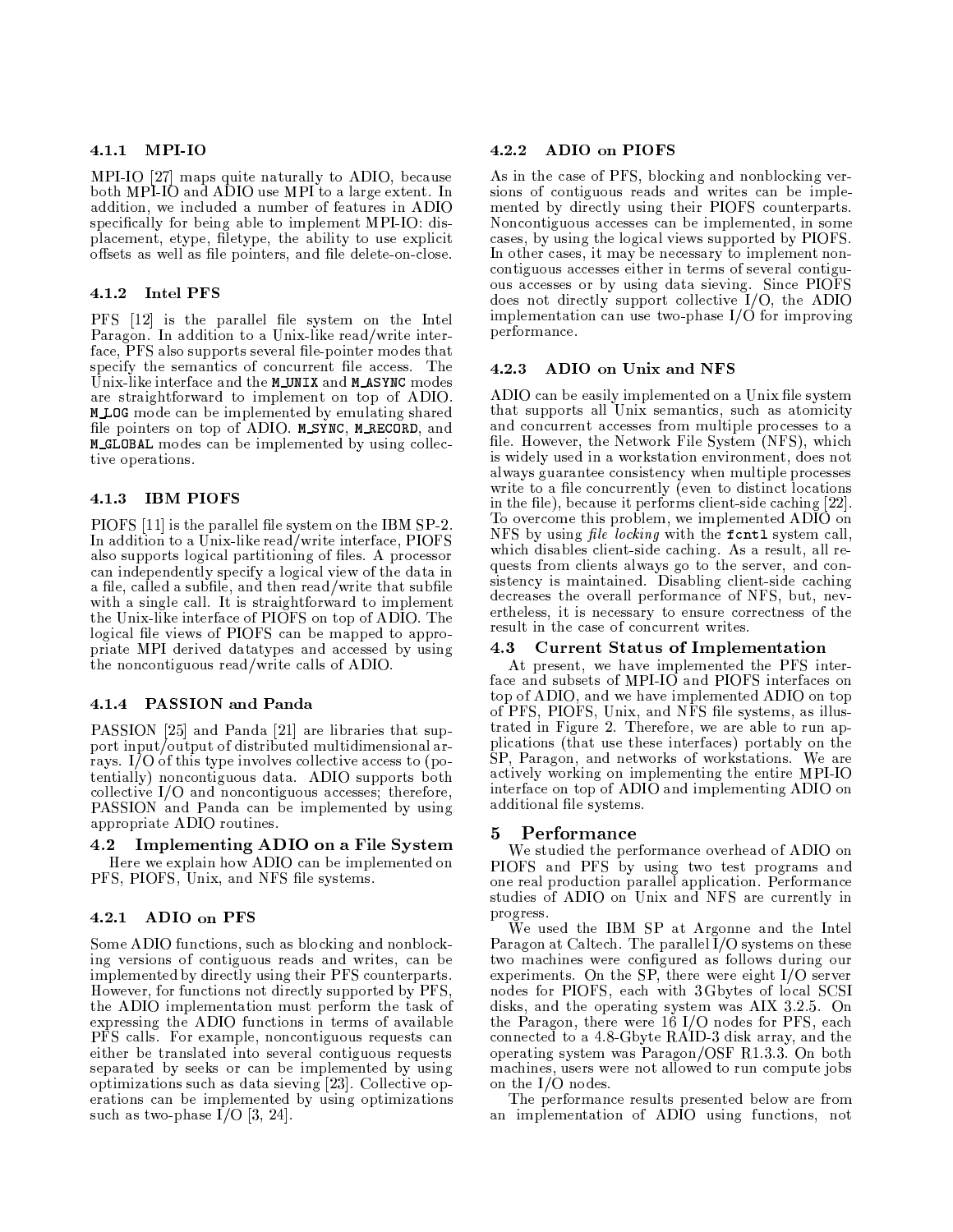

Figure 2: Current status of implementation

macros; the results may be slightly better if we use macros.

#### $5.1$ **Test Programs**

In the first program, called Program I, each process accesses its own independent file. Each process writes 1 Mbyte of data to its local file and reads it back, and this writing and reading procedure is performed ten times. We wrote three different versions of this program: for PFS, PIOFS, and MPI-IO.

The second program, called Program II, is similar to Program I except that all processes access a common file. The data from different processes is stored in the file in order of process rank. Each process writes 1 Mbyte of data to a common file and reads it back, and this writing and reading procedure is performed ten times. We also wrote three different versions of this program: for PFS, PIOFS, and MPI-IO.

To determine the overhead due to ADIO, we ran three cases of each program on the SP and Paragon. The three cases run on the SP were as follows:

- 1. The PIOFS version run directly on PIOFS.
- 2. The PIOFS version run through ADIO on PIOFS  $(PIOFS \rightarrow ADIO \rightarrow PIOF\$ . This case shows the overhead due to ADIO.
- 3. The MPI-IO version run through ADIO on PI-OFS (MPI-IO  $\rightarrow$  ADIO  $\rightarrow$  PIOFS). This case shows the overhead of using the MPI-IO interface along with ADIO.

Table 1 shows the I/O time for all three cases of the two test programs, run on 16 processors on the SP. Clearly, the overhead of using ADIO was negligible.

The three cases run on the Paragon were as follows:

- 1. The PFS version run directly on PFS.
- 2. The PFS version run through ADIO on PFS (PFS)  $\Rightarrow$  ADIO  $\Rightarrow$  PFS).
- 3. The MPI-IO version run through ADIO on PFS  $(MPI-IO \rightarrow ADIO \rightarrow PFS)$ .

Table 1:  $I/O$  time for the test programs on 16 processors on the SP. The three cases are: PIOFS version run directly, PIOFS version run through ADIO on PIOFS, and MPI-IO version run through ADIO on PIOFS. Time in seconds.

| Pro- |      |      |             | PIOFS   PIOFS-ADIO   MPI-IO-ADIO |          |
|------|------|------|-------------|----------------------------------|----------|
| gram | time |      | time lovhd. | time 1                           | ovhd.    |
|      | 7.42 | 7.44 | $0.27\%$    | 7.44                             | $0.27\%$ |
|      |      | 8.69 | 296%        | 8.67                             | -2-72%   |

Table 2: I/O time for the test programs on 16 processors on the Paragon. The three cases are: PFS version run directly, PFS version run through ADIO on PFS, and MPI-IO version run through ADIO on PFS. Time in seconds.

| Pro- | PFS     | $PFS-ADIO$    |                   | MPI-IO-ADIO II |        |
|------|---------|---------------|-------------------|----------------|--------|
| gram | time    | time          | ovhd.             | time           | ovhd.  |
|      | 14.03 - | 14.43         | $1, 2.85\%$ 14.41 |                | -2.78% |
|      |         | 12.19 1 12.38 | -1.56% + 12.31    |                |        |

Table 2 shows the  $I/O$  time for all three cases of the two test programs, run on 16 processors on the Paragon. The overhead of using ADIO was negligible on the Paragon as well. For both test programs, the overhead of using MPI-IO through ADIO was slightly lower than that of PFS through ADIO, possibly because the MPI-IO versions had fewer I/O function calls than the PFS versions. The MPI-IO versions did not use any explicit seek functions. Instead, they used MPIO\_Read and MPIO\_Write functions that use an offset to indicate the location in the file for reading or writing. The PFS versions, however, used seek calls in addition to the read and write calls.

### 5.2 Production Application

The application we used is a parallel production code developed at the University of Chicago to to study the gravitational collapse of self-gravitating gaseous clouds. Details about the application and its I/O characteristics can be found in [26].

The application uses several three-dimensional arrays that are distributed in a (block, block, block) fashion. The algorithm is iterative and, every few iterations, several arrays are written to files for three purposes: data analysis, checkpointing, and visualization. The storage order of data in files is required to be the same as it would be if the program were run on a single processor. The application uses two-phase I/O for reading and writing distributed arrays, with I/O routines optimized separately for PFS and PIOFS [26].  $I/O$  is performed by all processors in parallel.

We ran three cases of the application on the SP and Paragon. The three cases on the SP were as follows:

1. The PIOFS version run directly.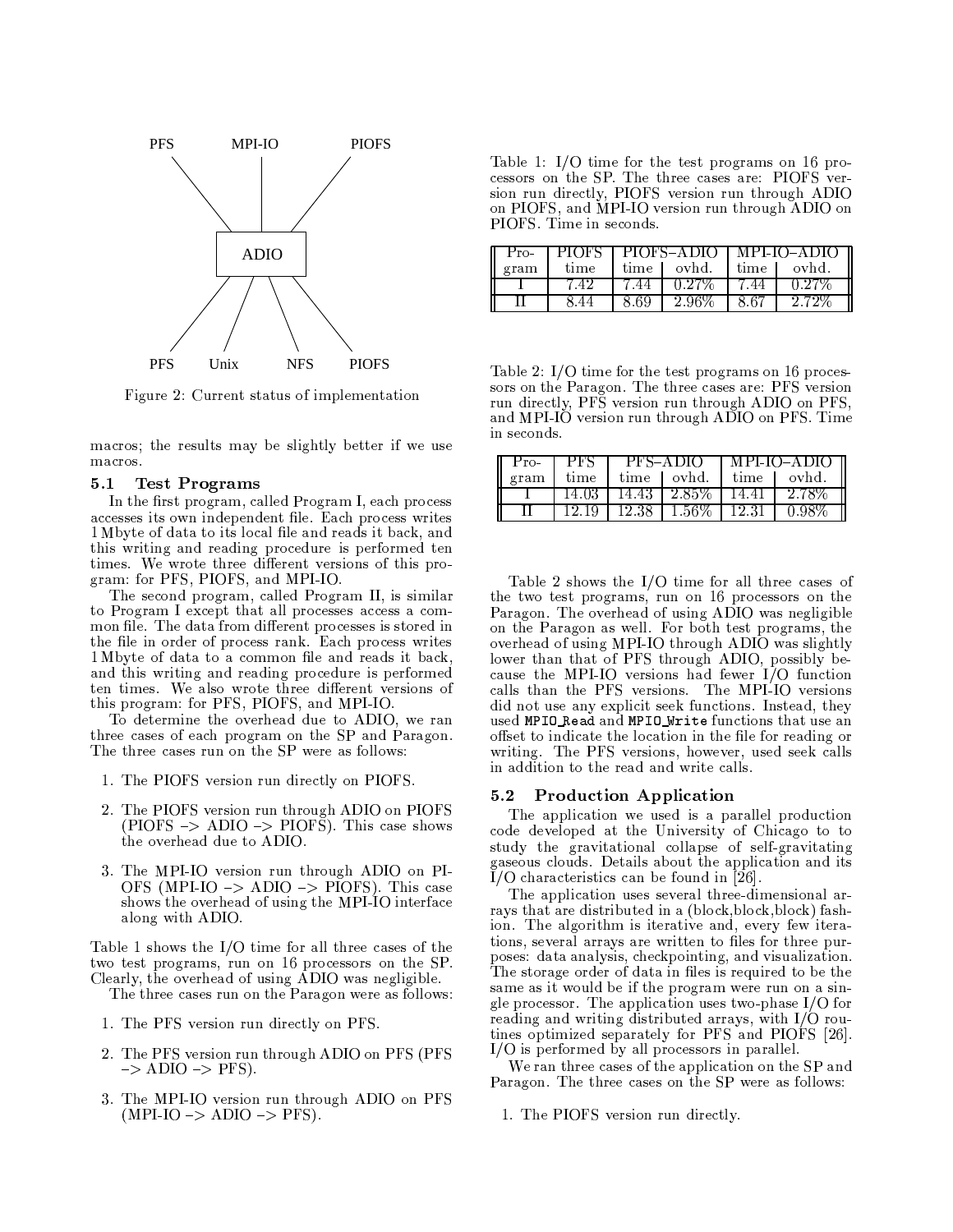Table 3: I/O time for the production application on 16 processors on the SP. The three cases are: PIOFS version run directly, PIOFS version run through ADIO on PIOFS, and the Intel PFS version run through ADIO on PIOFS. Time in seconds.

|      | PIOFS I PIOFS-ADIO |              | $PFS-ADIO$ |            |
|------|--------------------|--------------|------------|------------|
| tıme | time               | $\sim$ ovhd. |            | time Lovhd |
|      | 11 47              | 2.23%        | 11.68.     | 416        |

Table 4: I/O time for the production application on 16 processors on the Paragon. The three cases are: PFS version run directly, PFS version run through ADIO<br>on PFS, and the IBM PIOFS version run through ADIO on PFS. Time in seconds.

|       | $PFS-ADIO$ |       | PIOFS-ADIO |       |
|-------|------------|-------|------------|-------|
| tıme  | time       | ovhd  | time.      | ovhd  |
| ツツ ツメ | 22.78      | 2.24% | 22.92      | 2. X7 |

- 2. The PIOFS version run through ADIO on PIOFS  $(PIOFS \rightarrow ADIO \rightarrow PIOFS).$
- 3. The Intel PFS version run through ADIO on PI-OFS (PFS  $\rightarrow$  ADIO  $\rightarrow$  PIOFS).

The three cases on the Paragon were as follows:

- 1. The PFS version run directly.
- 2. The PFS version run through ADIO on PFS (PFS  $\Rightarrow$  ADIO  $\Rightarrow$  PFS).
- 3. The IBM PIOFS version run through ADIO on  $PFS$  (PIOFS  $\rightarrow$  ADIO  $\rightarrow$  PFS).

We could not run an MPI-IO version, because the application has not yet been ported to MPI-IO.

On both machines, we ran the application on 16 processors using a mesh of size  $128 \times 128 \times 128$  grid points. The application started by reading a restart file and ran for ten iterations, dumping arrays every five iterations. A total of 50 Mbytes of data was read at the start, and around 100 Mbytes of data was written every five iterations. The sizes of individual read/write operations were as follows: there was one small read of 24 bytes and several large reads of 512 Kbytes; there were a few small writes of 24 bytes and several large writes of 128 Kbytes and 512 Kbytes.

Tables 3 and 4 show the I/O time taken by the application on the SP and Paragon, respectively. The overhead due to ADIO was very small on both systems. In addition, ADIO allowed us to run the SP version of the application on the Paragon and the Paragon version on the SP, both with very low overhead.

#### **Conclusions and Future Work** 6

We have described a strategy for implementing portable parallel-I/O APIs by using an abstract-device interface for parallel  $I/O$ , called ADIO. We have explained the design of ADIO and its use in implementing several APIs. Our performance studies indicate that the ADIO approach enables portable implementations with very low overhead.

We believe that ADIO has tremendous potential in solving many of the problems faced by application programmers regarding lack of portable standard API for parallel I/O. Therefore, we view the work described in this paper as only the beginning of a large project. We intend to develop a complete implementation of MPI-IO and track the interface definition as it evolves through the MPI Forum. We also intend to implement ADIO on other file systems for greater portability. We intend to distribute our code freely together with the MPICH implementation of MPI [8].

We note that the ADIO interface defined in this paper may change as our implementations and studies reveal the need for providing additional/different functionality at the ADIO level. The latest definition of the interface can always be obtained from http://www.mcs.anl.gov/home/thakur/adio.

### Acknowledgments

This work was supported by the Mathematical, Information, and Computational Sciences Division subprogram of the Office of Computational and Technology Research, U.S. Department of Energy, under Contract W-31-109-Eng-38; and by the Scalable  $I/O$ Initiative, a multiagency project funded by the Advanced Research Projects Agency (contract number DABT63-94-C-0049), the Department of Energy, the National Aeronautics and Space Administration, and the National Science Foundation.

### References

- [1] R. Bennett, K. Bryant, A. Sussman, R. Das, and J. Saltz. Jovian: A Framework for Optimizing Parallel I/O. In Proceedings of the Scalable Parallel Libraries Conference, pages 10-20, October 1994.
- [2] M. Carey, D. DeWitt, M. Franklin, N. Hall, M. McAuliffe, J. Naughton, D. Schuh, M. Solomon, C. Tan, O. Tsatalos, S. White, and M. Zwilling. Shoring Up Persistent Applications. In Proceedings of the ACM SIGMOD International Conference on Management of Data, pages  $383 - 394, 1994.$
- [3] J. del Rosario, R. Bordawekar, and A. Choudhary. Improved Parallel I/O via a Two-Phase Run-time Access Strategy. In Proceedings of the Workshop on I/O in Parallel Computer Systems at IPPS '93, pages 56-70, April 1993.
- [4] G. Gibson et al. The Scotch Parallel Storage Systems. In Proceedings of 40th IEEE Computer Society International Conference (COMPCON 95), pages 403-410, Spring 1995.